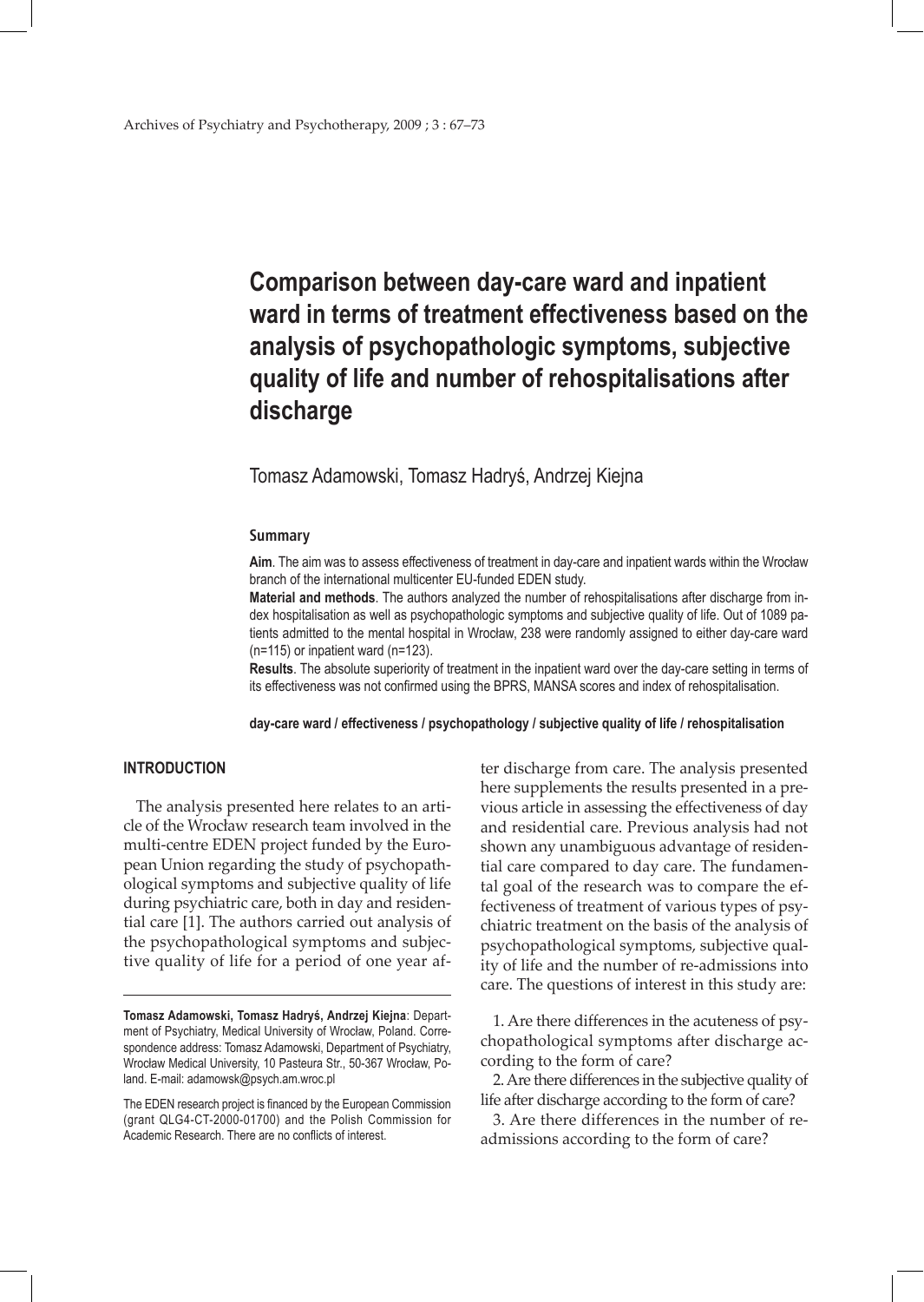# **MATERIAL AND METHODS**

Among 1089 patients admitted into psychiatric care in Wrocław, the 238 who satisfied the criteria for inclusion into the study were assigned at random to one of two types of care: 115 day care patients and 123 residential care patients. For the purposes of this study, the patients were studied at three points in time: on the day of discharge (t4), three months after discharge (t5) and one year after discharge (t6).

The criteria for choosing the patients for the study were as follows:

Criteria eliminating individuals from the study:

- age below 18 or above 65,
- • admittance into psychiatric care without the agreement of the patient (according to the legal regulations in force in a country taking part in the study),
- a degree of psychiatric disturbance on the day of admittance that indicated the requirement of or possible need for one-to-one care or limitation of the patient's freedom,
- acute intoxication,
- the presence of a somatic disease which required residential treatment,
- direct transferral from another hospital,
- homelessness,
- a journey time of more than one hour from the patient's home to the centre,
- the need to transport a patient to and from a ward, e.g. due to impaired mobility.

If none of the above reasons to exclude an individual from the study existed, the patient had to satisfy the following criteria to take part in the study:

- the presence of a psychiatric disease with symptoms that are severe enough to cause moderate impairment of a patient's functioning in more than one field of daily life, to cause a threat to the maintenance of the patient's state of finance or housing, or the patient could be a threat to him/herself or any other,
- first aid care would not be sufficient to prevent further deterioration in the state of the patient,
- there were no other forms of treatment available to the patient except for the ones covered by the study.

#### **Tools of analysis**

#### **BPRS**

In order to assess the acuteness of psychopathological symptoms at each point in time, the extended version of the Brief Psychiatric Rating Scale (BPRS 4.0) was used. Many studies regarding the assessment of pharmacological and psychiatric care have been carried out with the aid of this tool (Hedlund and Vieweg, 1980). The BPRS was initially created as an 18-point scale for rapid assessment of the dynamics of psychopathological symptoms among psychiatric patients with various diagnoses (Overall and Klett, 1972). It was later extended to a 24-point scale (Lukoff et al.., 1986; Ventura et al., 1993). Each symptom is assessed on a scale from one (absent) to 7 (extremely acute). There is also the possibility of leaving any of these components unassessed, e.g. due to a lack of information. The individual components may be summed to obtain a total score or a score for separate subscales. Analysis has shown that interviews using various versions of the BPRS give a high concordance coefficient, both for the total score and for particular components, regardless of whether the original English version or the Italian version (see Ventura et al., 1993; Roncone et al., 1999) is used. The degree of concordance for the total score and individual components was estimated using the intra-class correlation (ICC) based on a series of interviews carried out by different researchers. The ICC was estimated to be 0.79 for the total score (substantial [La]) and from 0.58 to 0.94 for individual components [2]. Scores according to Ventura's extended version of BPRS (2000) were used to assess the differences in the acuteness of psychopathological symptoms between different centres in Wrocław

# **MANSA**

The Manchester Short Assessment of Quality of Life (MANSA) was used to assess subjective quality of life at time points t4-t6. MANSA was adapted from the shortened, modified version of the Lancashire Quality of Life Profile (LQLP) and is predominantly based on the 7-point Likert scale of the subjective assessment of the quality of life, together with various spheres of life (employment, family relations, hobbies, etc.). Its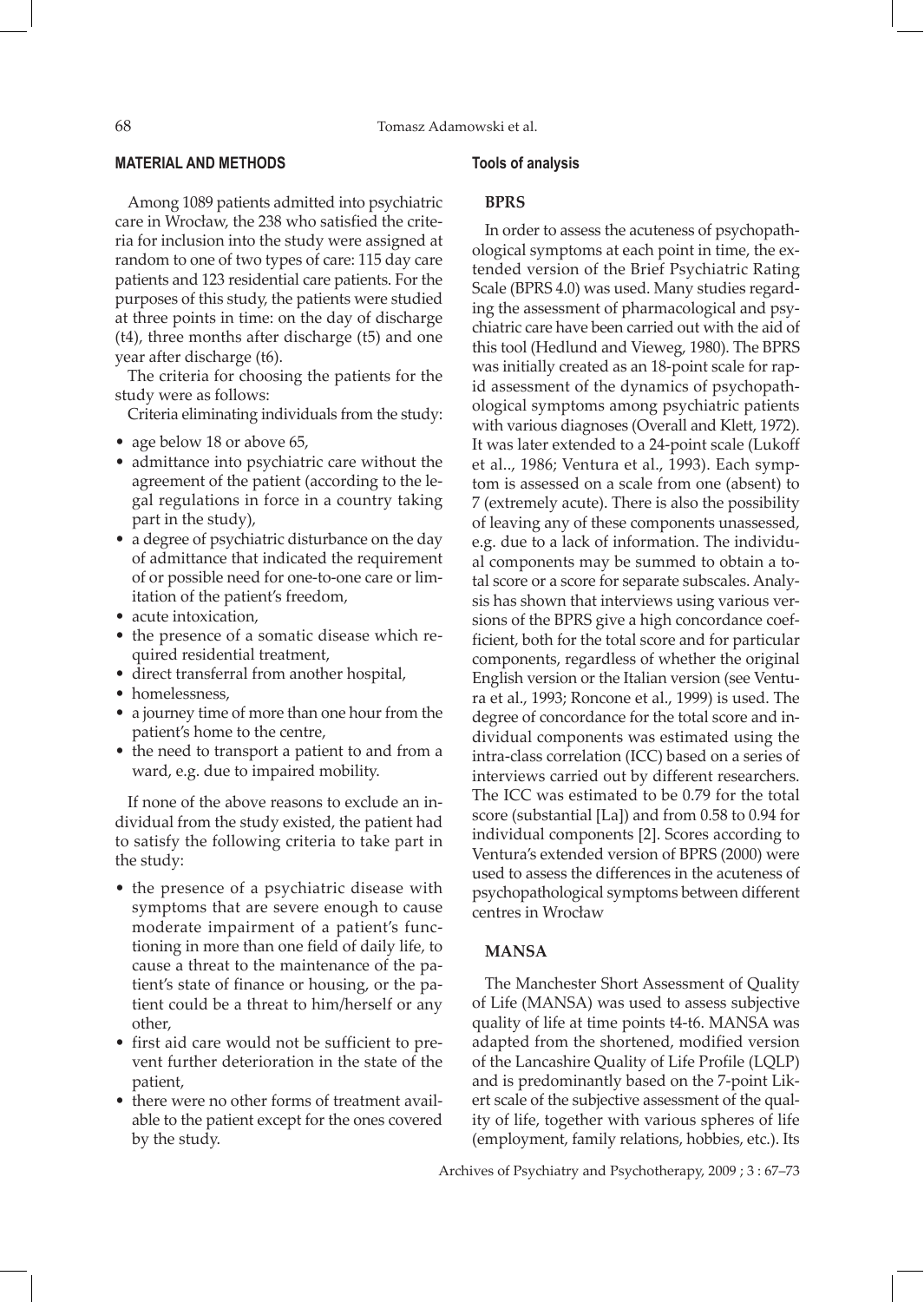psychometric properties have been described as satisfactory [3]. The MANSA questionnaire was translated into Polish in order to carry out the analysis of patients in Wrocław.

## **Assessment of treatment**

The authors used static measures of effectiveness for the analysis of psychopathological symptoms and subjective assessment of the quality of life derived for each patient on the basis of observing the appropriate scores at each given point in time. The following are used as static measures:

– the scores observed on the day of discharge (t4), 3 months after discharge (t5) and 12 months after discharge (t6). Each component of these scores is observed for each of the patients and describes the state of the patient at a given moment.

When a particular component was not known for a discharged patient, the analysis was carried out using the method of multiple imputations (using the observed data to predict the

most likely score). This method has received positive opinions from European reviewers [4].

In addition, the number of rehospitalisations of patients was observed for a period of three months leading up to both of the time points t5 and t6.

#### **Statistical analysis**

The statistical analysis of the effectiveness of treatment in day care and residential centres was based on analysis of variance (ANOVA), as well as models of analysis of covariance (ANCOVA) with covariates such as: length of treatment and the logarithm of this time. Results are presented for the following models: uncorrected scores, scores corrected according to the scores obtained on admission and corrected according to the length of hospitalisation. All the statistical analysis was carried out using the SAS statistical package with the aid of the MIXED procedure in the Statistical Institute at Dresden University of Technology [5, 6].

# **RESULTS**

Demographic characteristics of the patients.

The majority of patients were female in both types of centre (76% - residential treatment, 60% day care). 58% of the patients in residential care (r) and 40% in day care (d) were married. 48% (r) and 66% (d) of the patients received welfare benefits. The mean length of treatment was 58 days for residential care and 150 days for day care. Affective disorders were most commonly observed among residential patients (57%), followed by schizophrenic disorders (28%). On the other hand, 53% of day care patients had schizophrenic disorders and 19% had affective disorders. In addition, patients suffering from their first episode were more likely to receive residential treatment (17% compared with 4%). Clinical and socio-demographic data are presented in Table 1.

**Table 1**. Socio-demographic and clinical characteristics of the Wrocław study group

|                                                           | Wrocław  |                |  |
|-----------------------------------------------------------|----------|----------------|--|
|                                                           | day      | residential    |  |
|                                                           | N=49-115 | $N = 21 - 123$ |  |
| Sex - female: $\underline{N}$ (%)                         | 69 (60)  | $94 (76)^*$    |  |
| Age - <u>M</u> (SD)                                       | 42 (11)  | 42 (11)        |  |
| Marital State - married: $N$ (%)                          | 46 (40)  | 71 (58)*       |  |
| Life situation – Living alone: $N$ (%)                    | 20(18)   | $10(8)^{*}$    |  |
| Occupation                                                |          |                |  |
| - employed: $\underline{N}$ (%)                           | 16 (14)  | 17(14)         |  |
| - unemployed: $\underline{N}$ (%)                         | 23(20)   | 19 (16)        |  |
| - student: $\underline{N}$ (%)                            | 2(2)     | 5 (4)          |  |
| - retired or on disability allowance: $\underline{N}$ (%) | 62 (54)  | 69 (57)        |  |
| - other: $\underline{N}$ (%)                              | 11(10)   | (9)<br>11      |  |
| Obtain welfare benefits: $N$ (%)                          | 75 (66)  | 57 $(48)^{*}$  |  |
| First episode of psychiatric disorder: $N(\%)$            | 5 (4)    | $20(17)^*$     |  |

*continuation of the table on the next page*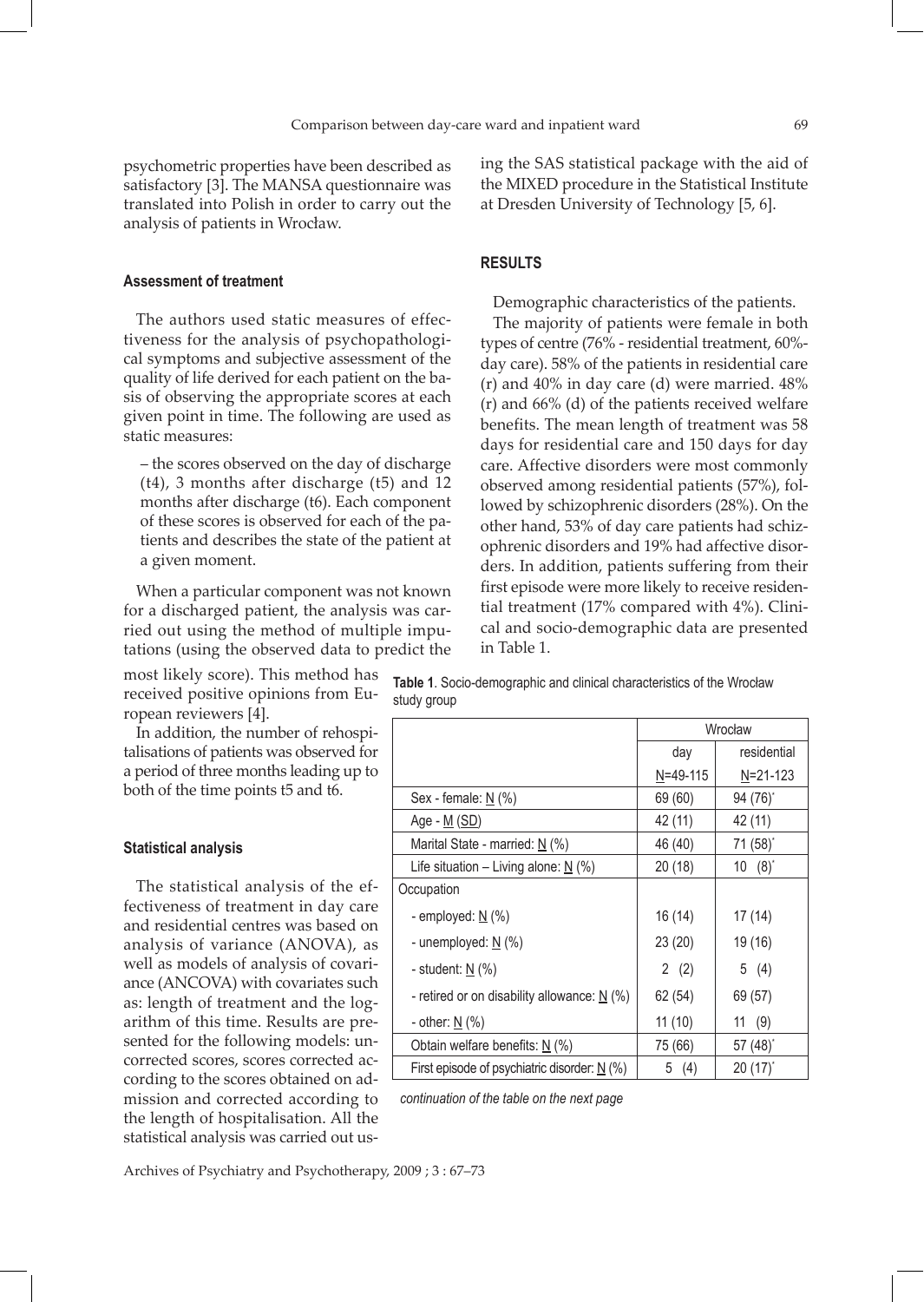| Number of previous episodes<br>of the present disorder:      |          |                |
|--------------------------------------------------------------|----------|----------------|
| $-1-3: N(%)$                                                 | 28 (34)  | 40 (47)        |
| - above 3: N (%)                                             | 55 (66)  | 45 (53)        |
| Number of previous hospitalisations<br>in residential care   |          |                |
| - none: <u>N</u> (%)                                         | 34(31)   | 28 (30)        |
| $-1-3: N(%)$                                                 | 51(47)   | 41 (44)        |
| - above 3: N (%)                                             | 24 (22)  | 25 (27)        |
| Length of stay (days) - M (SD)                               | 150 (81) | 58 (43)**      |
| Transfers <sup>1</sup> - between day and residential: $N(%)$ | 9<br>(8) | $(1)^{*}$<br>1 |
| Main clinical diagnosis on day of<br>discharge (ICD-10)      |          |                |
| - F00-F09: $N(%)$                                            | 8<br>(7) | 1 $(1)^{**}$   |
| - F10-F19: $N(%)$                                            | 1<br>(1) |                |
| - F20-F29: $N(%)$                                            | 60(53)   | 35(28)         |
| - F30-F39: $N(%)$                                            | 22 (19)  | 70 (57)        |
| $-F31: N(%)$                                                 | 4 $(4)$  | 8(7)           |
| - F33: $\underline{N}$ (%)                                   | 13(11)   | 37(30)         |
| - F40-F49: $N(%)$                                            | 21(18)   | 13(11)         |
| - F50-F59: N (%)                                             |          |                |
| - F60-F69: $N(%)$                                            | 2<br>(2) | 4<br>(3)       |
| - F70-F79: $N(%)$                                            |          |                |
| - F90-F98: <u>N</u> (%)                                      |          |                |

M - mean, SD - standard deviation, N - number

1 eg. Readmission to the initial ward within two days.  $*$  p < .05;  $**$  p < .01

#### **Psychopathology**

Acuteness of psychopathological symptoms at particular moments of time - Comparison of modes of treatment (Tab. 2)

On discharge, day care patients had higher mean scores for psychopathological symptoms than residential care patients on average (p=0.003). The observations carried out three months after discharge did not show any significant difference between these mean scores. This conclusion is independent of the model used (uncorrected, corrected according to score on admission and corrected according to length of

treatment). The observations carried out a year after treatment showed that residential care patients had higher mean scores (p=0.03). Using the model in which scores were corrected according the length of treatment, we come to the same conclusion (p=0.04).

## **Quality of life (Tab. 3)**

Based on the assessment of the quality of life on discharge, as well as three months and a year after discharge, no significant difference was found in the effectiveness of treatment according to the mode of treatment [5].

#### **Rehospitalisation**

No rehospitalisation was observed within three months of discharge. However, the analysis carried out a year after discharge indicated that 6 patients who had received day care and 3 patients who had received residential care had been readmitted into residential care. In addition, 2 patients who had received day care were readmitted into day care. No

residential care patient was later readmitted into day care.

## **DISCUSSION**

This study is a basis for discussing the effectiveness of various forms of psychiatric treatment, in particular comparing day and residential care. Some previous studies have indicated that day-care is just as effective, if not more effective, than traditional residential treatment [7]. It should be noted that Konieczyńska et al. carried out a similar study which, based on results taken a year after discharge, indicated that day treatment was more effective for a range of symptoms (autism, affective pallor, feelings of guilt, stress, suspiciousness and strange thoughts) in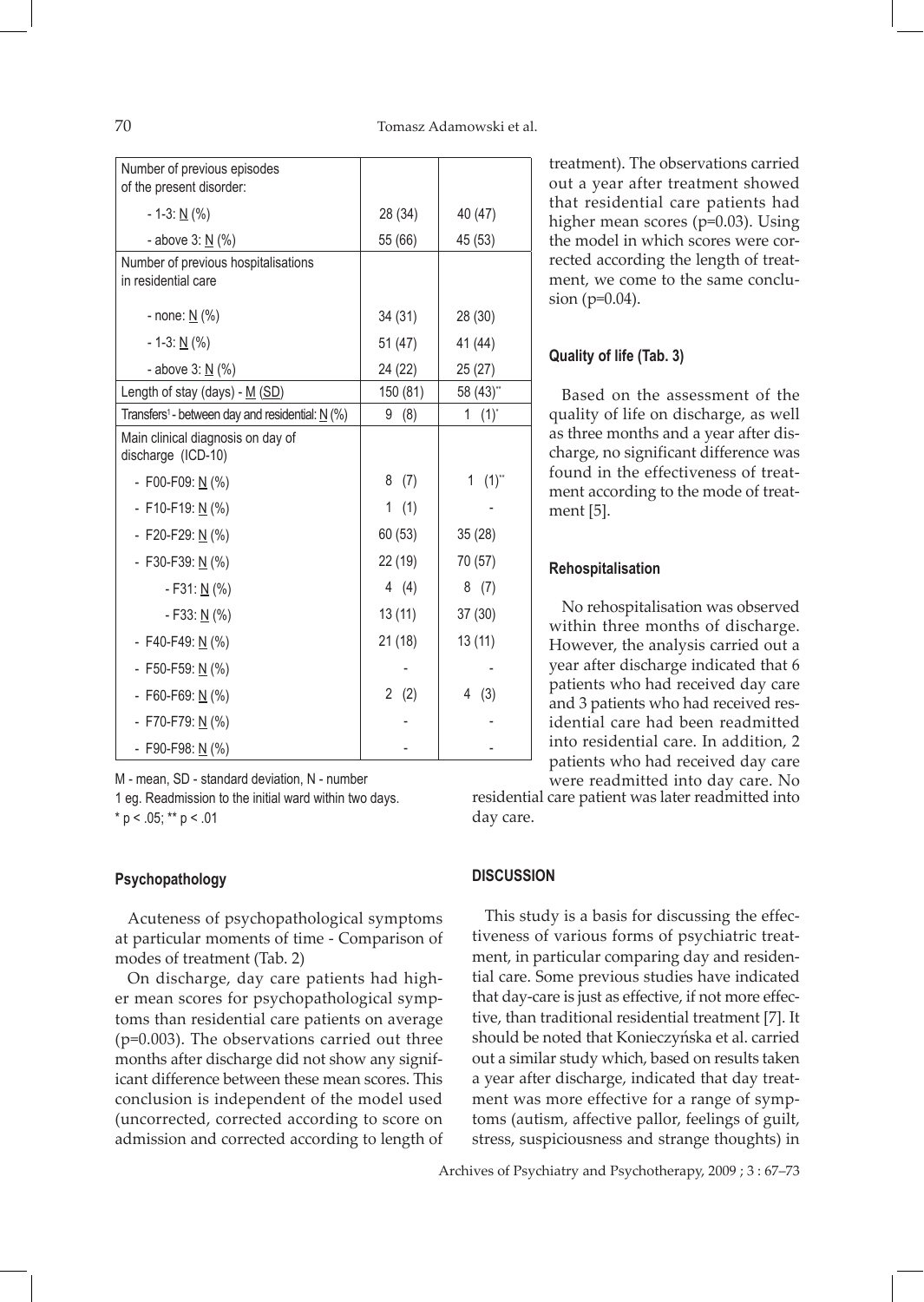| Centre      | z              |                   | On day of dis-<br>charge (t4)                                                                 | nonths after dis-<br>charge (t5)<br>۳<br>و | charge - corrected<br>3 months after dis-<br>according to val-<br>ue on day of ad-<br>mission | charge - corrected<br>according to length<br>3 months after dis-<br>of treatment <sup>2</sup> | 12 months after<br>discharge (t6) | to value on day of<br>rected according<br>discharge - cor-<br>12 months after<br>admission | to length of treat-<br>rected according<br>discharge - cor-<br>12 months after<br>ment <sup>2</sup> |
|-------------|----------------|-------------------|-----------------------------------------------------------------------------------------------|--------------------------------------------|-----------------------------------------------------------------------------------------------|-----------------------------------------------------------------------------------------------|-----------------------------------|--------------------------------------------------------------------------------------------|-----------------------------------------------------------------------------------------------------|
| $\sqrt{90}$ | 82-102         |                   | 1.53(0.037)                                                                                   | 1.64 (0.038)                               | 1.64 (0.037)                                                                                  | 1.64 (0.040)                                                                                  | (0.042)                           | 1.56(0.041)                                                                                | 1.57(0.044)                                                                                         |
| res.        | 80-105         | mean <sup>3</sup> | 1.38(0.037)                                                                                   | 1.66 (0.039)                               | 1.63 (0.038)                                                                                  | 1.66 (0.039)                                                                                  | 1.67 (0.038)                      | 1.65(0.037)                                                                                | 1.67 (0.038)                                                                                        |
|             |                | Ш                 | $0.15(0.050) - 0.05$                                                                          | $-0.050$                                   | 0.00 (0.048)                                                                                  | $-01(0.051)$                                                                                  | $-11(0.050)$                      | $-0.09(0.048)$                                                                             | $-10(0.051)$                                                                                        |
|             |                | 95% CI            | $-0.245$                                                                                      | $-120.080$                                 | $-0.090.097$                                                                                  | $-110.085$                                                                                    | $-20 -008$                        | $-180.009$                                                                                 | $-20 -002$                                                                                          |
|             | p-value for EE |                   | 0.003                                                                                         | 0.718                                      | 0.964                                                                                         | 0.773                                                                                         | 0.034                             | 0.077                                                                                      | 0.045                                                                                               |
|             |                |                   | The scale for each component of the BPRS scale is from 1 ("absent") to 7 ("extremely acute"). |                                            |                                                                                               |                                                                                               |                                   |                                                                                            |                                                                                                     |

**Table 2**. Effectiveness of treatment at chosen points in time – psychopathological symptoms1

Table 2. Effectiveness of treatment at chosen points in time - psychopathological symptoms1

Archives of Psychiatry and Psychotherapy, 2009 ; 3 : 67–73

<sup>2</sup> Covariates: length of treatment; logarithm of the length of treatment 2 Covariates: length of treatment; logarithm of the length of treatment

res. - residential care; EE: estimated difference in the effectiveness of the two treatments; CI: confidence interval res. – residential care; EE: estimated difference in the effectiveness of the two treatments; CI: confidence interval <sup>8</sup> Mean for a given group of patients: corrected means are given for the appropriate models 3 Mean for a given group of patients: corrected means are given for the appropriate models

Table 3. Effectiveness of treatment at chosen points in time - quality of life1

**Table 3.** Effectiveness of treatment at chosen points in time – quality of life1

| to length of treat-<br>rected according<br>discharge-cor-<br>12 months after<br>ment <sup>2</sup> | 4.31 (0.113)      | 4.32 (0.097) | $-0.01(0.128)$ | $-260.243$                 | 0.957          |
|---------------------------------------------------------------------------------------------------|-------------------|--------------|----------------|----------------------------|----------------|
| to value on day of<br>ected according<br>discharge - cor-<br>12 months after<br>admission         | 4.37 (0.098)      | 4.40 (0.092) | $-0.03(0.114)$ | $-260.193$                 | 0.785          |
| 12 months after<br>discharge (t6)                                                                 | 4.27 (0.104)      | 4.32 (0.097) | $-04(0.124)$   | .290.201                   | 0.733          |
| charge - corrected<br>according to length<br>3 months after dis-<br>of treatment <sup>2</sup>     | 4.19 (0.106)      | 4.24 (0.095) | $-0.05(0.128)$ | $-300.197$                 | 0.676          |
| charge - corrected<br>3 months after dis-<br>according to val-<br>ue on day of ad-<br>mission     | 4.25 (0.094)      | 4.32 (0.089) | $-0.08(0.114)$ | $-300.149$                 | 0.509          |
| months after dis-<br>charge (t5)                                                                  | 4.15(0.100)       | 4.24 (0.095) | $-0.09(0.124)$ | $-330.155$                 | 0.475          |
| On day of dis-<br>charge (t4)                                                                     | 4.16(0.097)       | 4.30 (0.104) |                | $-14(0.124)$<br>$-390.100$ | 0.247          |
|                                                                                                   | mean <sup>3</sup> |              | Ш              | 95% CI                     |                |
| z                                                                                                 | day   $80-100$    | 79-104       |                |                            | p-value for EE |
| Centre                                                                                            |                   | res.         |                |                            |                |

The scale for each component of the MANSA scale is from 1 ("cannot be worse") to 7 ("cannot be better"). 1 The scale for each component of the MANSA scale is from 1 ("cannot be worse") to 7 ("cannot be better").

<sup>2</sup> Covariates: length of treatment; logarithm of the length of treatment 2 Covariates: length of treatment; logarithm of the length of treatment

res. - residential; EE: estimated difference in the effectiveness of the two treatments; CI: confidence interval res. - residential; EE: estimated difference in the effectiveness of the two treatments; CI: confidence interval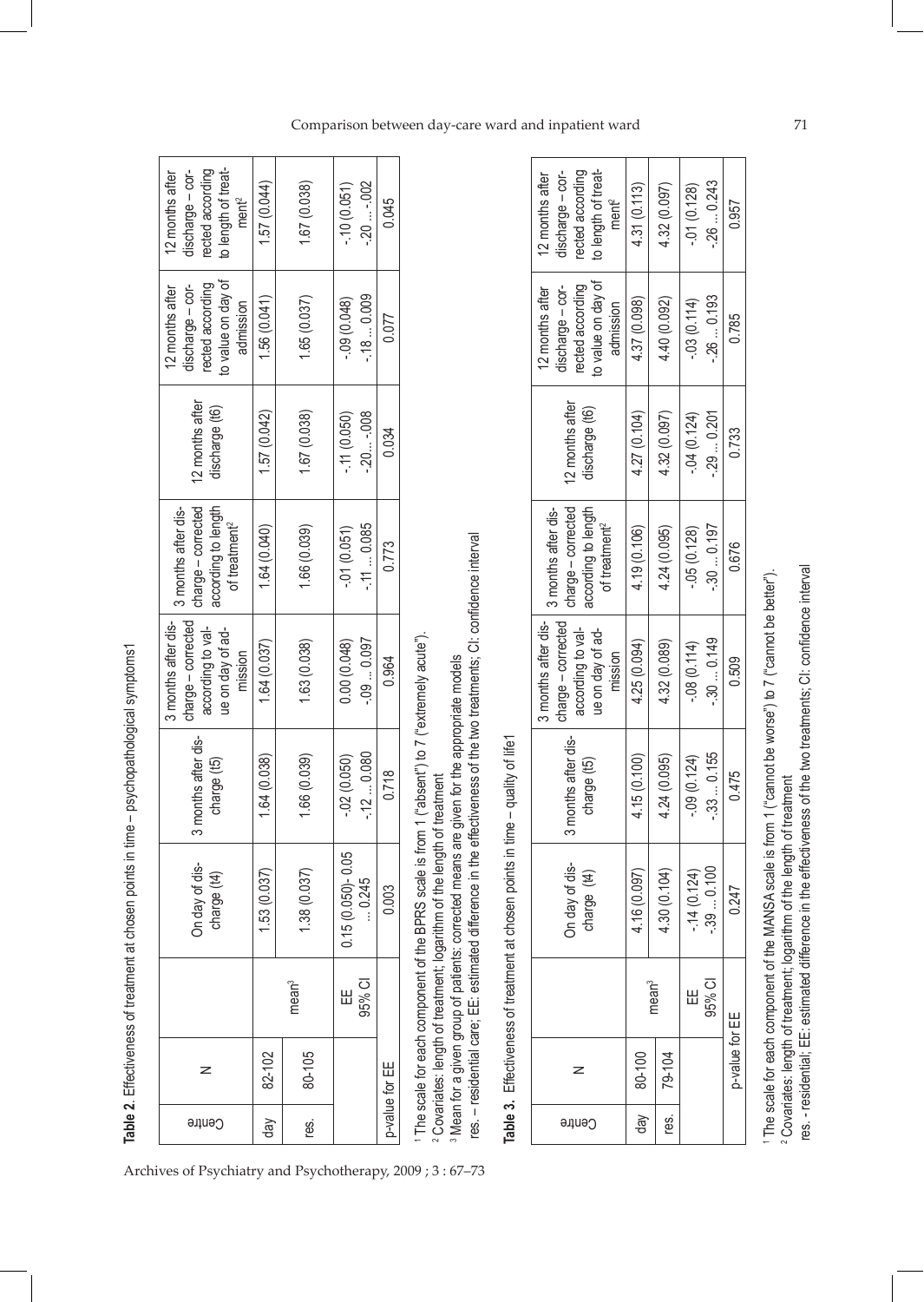patients suffering from schizophrenia [8]. In the Wrocław study, despite the greater acuteness of psychopathological symptoms among day care patients on discharge, three months after treatment no difference was found in the effectiveness of treatment according to mode of care based on the acuteness of psychopathological symptoms, quality of life and rate of rehospitalisation. Residential care patients showed on average more acute psychopatholigical symptoms one year after discharge. However, there was no difference in the quality of life according to mode of treatment based on results obtained at the same times. There were differences in the rate of rehospitalisation. Day care patients were more likely than residential care patients to be readmitted into residential care (6 vs. 3) or day care (2 vs. 0). Taking this into account, it may be concluded that the effectiveness of treatment, measured according to the acuteness of psychopathological symptoms after discharge, is not lower in day care than in residential care. In fact, a year after discharge residential care patients had on average more acute psychopathological symptoms. However, our results are ambiguous, since day care patients were more likely to be readmitted into care, including admissions into residential care. It should though be noted, that a greater proportion of day care patients than residential care patients had been previously treated. Also, a larger proportion of day care patients suffered from schizophrenic disorders, whereas residential care patients more commonly suffered from affective disorders. It is possible that these rehospitalisations, which were not associated with acute psychopathological symptoms, were the results of difficulties in day to day life associated with a long-term psychiatric disorder (schizophrenia). This would agree with our data on the length of treatment. The mean length of day care treatment was almost three times as long as the mean length of residential treatment. It should also be stressed that up to now, in Poland psychiatric day care has played the role of rehabilitative care [9]. One should note that based on the quality of life, the effectiveness of treatment did not differ according to mode of treatment at any of the time points considered.

Due to the lack of any significant advantage of residential care in comparison to day care found

in the German centres of the EDEN project, German researchers stated that around 30% of the patients requiring intensive psychiatric care can be treated using day care [10]. The British research team thought that the proportion of such patients could be even higher – up to 40%. Also, their results indicated that day care could lead to a lower rate of rehospitalisation. These results were not confirmed by the results of the research in Wrocław [11, 12]. Most probably, this results from the different organisational structure and goals of day care in Western countries (intensive care), particularly in the United Kingdom, in comparison to the system of long-term rehabilitative care in Poland. The authors of the main EDEN report cite such an argument, stating that there is a lack of uniform criteria in the study countries for stating whether an individual centre specialises in treating acute disorders. This means that making unambiguous inferences from the data is very difficult [4]. Hence, measures should be taken to make the structure and functioning of psychiatric care centres more uniform, based on the best solutions found in European systems.

# **CONCLUSION**

The Wrocław centre of the EDEN project did not find any significant advantage in residential care compared to day care, based on analysis using the BPRS and MANSA scales, as well as the rate of rehospitalisation. The results of the study indicate the need to discuss possible changes in the role of day care centres in Poland towards more intensive care. It is also necessary to compare the costs of both forms of treatment.

#### **References**

- 1. Adamowski T, Hadryś T, Rymaszewska J, Kiejna A. Porównanie efektywności leczenia na psychiatrycznym oddziale dziennym i oddziale stacjonarnym na podstawie analizy objawów psychopatologicznych oraz subiektywnej oceny jakości życia pacjentów. Psychiatr.Pol. 2005; 6:1077-1092.
- 2. Schützwohl M, Jarosz-Nowak J, Briscoe J, Szajowski K, Kallert TW, and the EDEN-study group. Inter-rater reliability of the Brief Psychiatric Rating Scale (BPRS 4.0) and the Groningen Social Disabilities Schedule (GSDS-II) in a European multi-site randomized controlled trial on the effectiveness